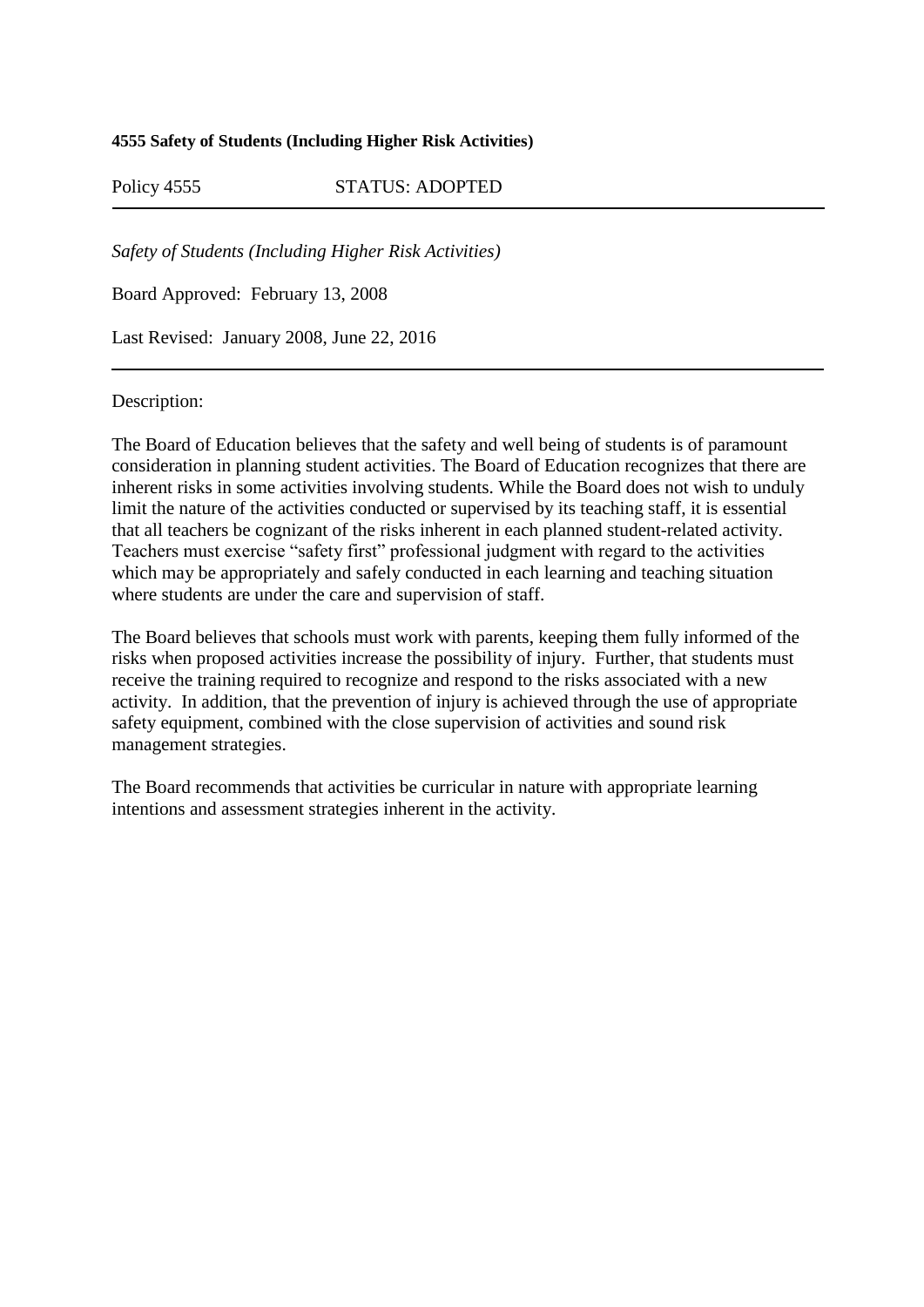*Safety of Students (Including Higher Risk Activities)*

Board Approve: February 13, 2008

Last Revised: June 19, 2013, June 22, 2016, June 24, 2020

## Description:

The Board of Education requires that when schools sanction any activity which may increase the risk(s) to student safety, the following must occur:

- 1. Teachers are not to conduct high risk activities in any situation which does not allow for sufficient supervision or where trained personnel are not providing instruction and supervision. Factors which are to be considered in assessing whether an activity is of a hazardous nature include:
	- 1.1. materials, equipment or other resources to be used;
	- 1.2. the environment in which students will be working;
	- 1.3. special skills or qualifications needed by supervisors and or students;
	- 1.4. the physical speed and complexity of the planned activity;
	- 1.5. the type and degree of supervision required.
- 2. In planning for any activity or teaching situation, teachers who have reasonable cause to believe that the situation may pose uncommon risks, they shall refer the matter to their Principal for a decision.
- 3. Teachers are to exercise "safety first" professional judgment and due diligence at all times in conducting any activities involving students. Consent forms and/or Waivers must be on file for high risk activities.
- 4. In any emergent situation, teachers are to use their best professional judgment in determining whether an activity can be safely conducted. Teachers shall report the circumstances to the principal at the earliest opportunity. Where a situation does not require an immediate decision by the teacher, the matter is to be referred to the principal for a decision.
- 5. Teachers have provided the principal with a waiver and/or consent of the parent/guardian for the student to participate in the proposed activity:
	- 5.1. If the activity is part of the curriculum (has identified learning outcomes and assessment strategies) a consent is required which clearly identifies any risks;
	- 5.2. If the activity is not part of the curriculum and is high risk, a waiver and consent is required which clearly identifies any risks.